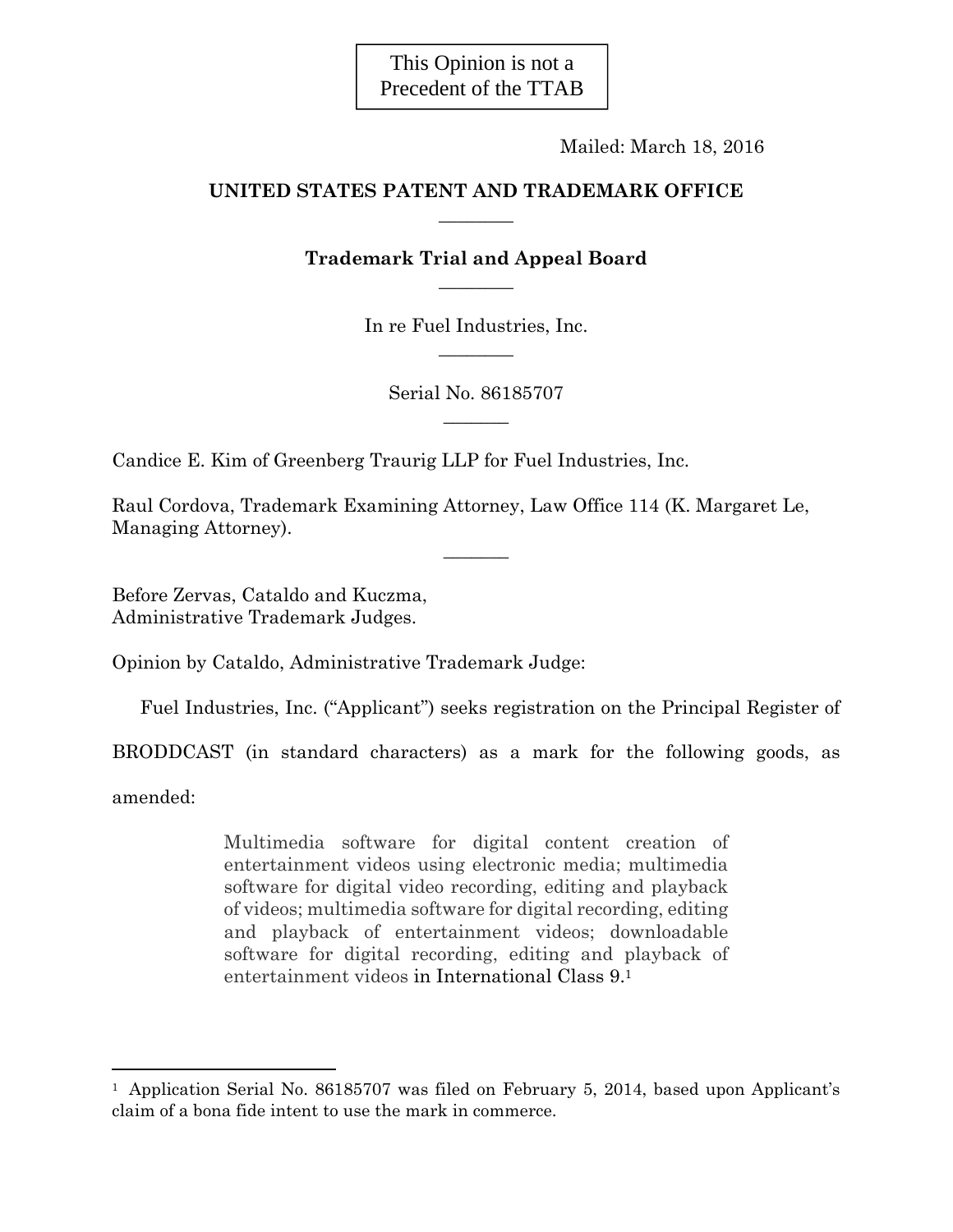The Trademark Examining Attorney has refused registration of Applicant's mark under Section 2(e)(1) of the Trademark Act, 15 U.S.C. 1052(e)(1), on the ground that the applied-for mark merely describes a function, feature or characteristic of the recited goods.

After the Trademark Examining Attorney made the refusal final, Applicant appealed to this Board. We reverse the refusal to register.

#### **Evidentiary Matters**

Before turning to the merits of the appeal, evidentiary matters require our attention.

#### *Request for Remand or Judicial Notice*

On December 9, 2015, five days prior to the due date for its reply brief, Applicant filed a request for the Board to take judicial notice or, in the alternative, to remand the involved application to the Examining Attorney for consideration of the notice of allowance of its related application Serial No. 86388876.2 In an order issued on December 14, 2015, the Board denied Applicant's request for remand and deferred until final decision its request to take judicial notice.3

The Board generally does not take judicial notice of documents reflecting the status of an applicant's related application. *See* TBMP §§ 704.12(a) and 1208.04 and

<sup>2 10</sup> TTABVUE. Citations to the briefs and filings in this appeal refer to TTABVUE, the Board's online docket system. The first number represents the prosecution history number listed in the electronic case file and, where applicable, the second represents the page number(s). Citations to the examination record refer to the Trademark Office's online Trademark Status and Document Retrieval system (TSDR), by page number.

<sup>&</sup>lt;sup>3</sup> 11 TTABVUE.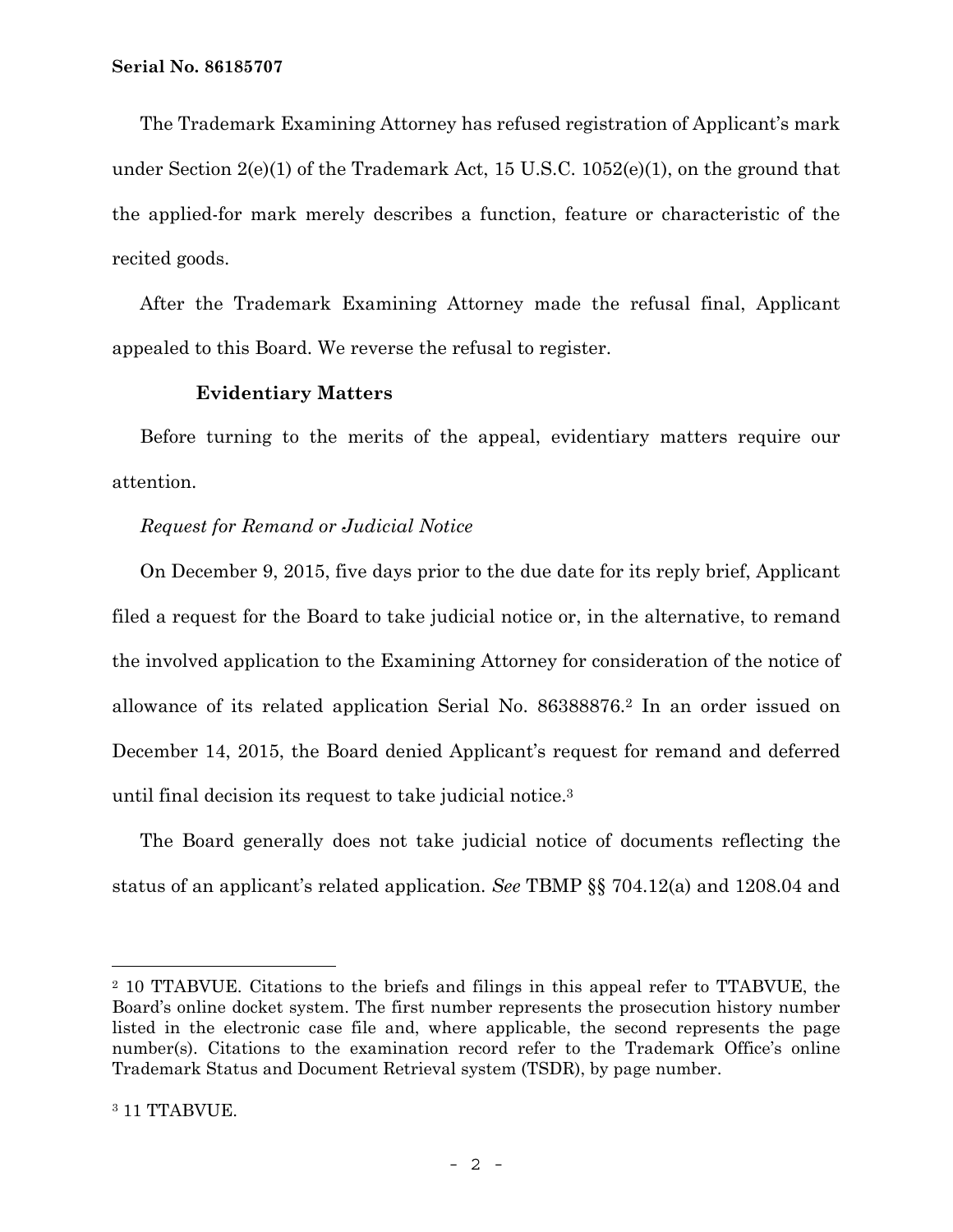authorities cited therein. Accordingly, Applicant's request to take judicial notice of the publication of its related application is denied.4

#### *Exhibits to Applicant's Briefs*

Applicant submitted 70 pages of evidentiary exhibits to its appeal brief.5 The Examining Attorney objected to any evidence that was not introduced during prosecution of the involved application, and only discussed those exhibits that were properly made of record.6 Thereafter, Applicant submitted fourteen pages of additional exhibits to its reply brief.7

Trademark Rule 2.142(d) provides that the record in the application should be complete prior to the filing of an appeal. The Board ordinarily will not consider additional evidence submitted by an applicant or examining attorney after the appeal is filed.8

6 9 TTABVUE 7.

<sup>4</sup> In addition, and as noted in our December 14, 2015 order, the mark in Applicant's related application was approved for publication on July 2, 2015 and published for opposition on August 25, 2015, both of which were prior to the September 25, 2015 due date for its appeal brief herein. Furthermore, as discussed below, Applicant filed with its appeal brief, *inter alia*, a copy of USPTO records showing the publication of the mark in its related application and thus was aware of the status thereof prior to briefing of this appeal. However, Applicant chose not to request remand when it first learned that its related application was approved for publication.

<sup>5 7</sup> TTABVUE 21-90.

<sup>7 12</sup> TTABVUE 10-23.

<sup>8</sup> Exhibit B to Applicant's reply brief consists of dictionary definitions of terms related to its services. Inasmuch as these definitions are not necessary to our determination herein, we decline to take judicial notice thereof. *Cf., e.g., In re White Jasmine LLC*, 106 USPQ2d 1385, 1392 n. 23 (TTAB 2013) and TBMP § 1208.04.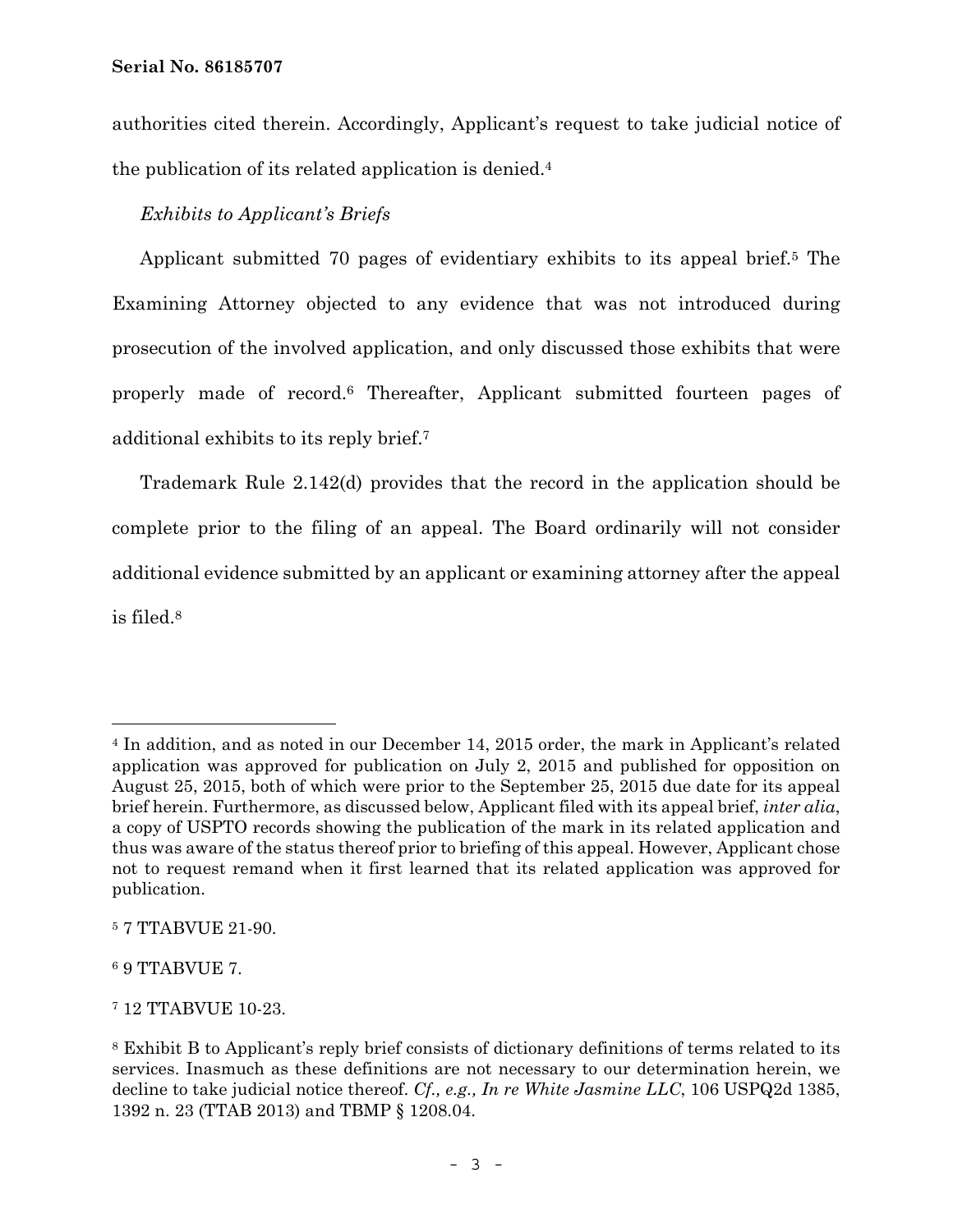Any of the evidence appended to Applicant's briefs that was not made of record during prosecution of the involved application is untimely. *See, e.g., In re District of Columbia*, 101 USPQ2d 1588, 1591-92 (TTAB 2012). Furthermore, to the extent that any of the appended evidence previously was made of record, its attachment to the appeal brief is unnecessary and redundant.

Accordingly, the exhibits attached to Applicant's briefs will be given no further consideration.

#### Mere Descriptiveness

A term is merely descriptive of goods (or services) within the meaning of Section  $2(e)(1)$  if it forthwith conveys an immediate idea of an ingredient, quality, characteristic, feature, function, purpose or use thereof. *In re Chamber of Commerce of the U.S*., 675 F.3d 1297, 102 USPQ2d 1217, 1219 (Fed. Cir. 2012). *See also In re Gyulay,* 820 F.2d 1216, 3 USPQ2d 1009 (Fed. Cir. 1987). Whether a mark is merely descriptive is determined in relation to the goods for which registration is sought and the manner in which the term is used, not in the abstract or on the basis of guesswork. *In re Abcor Dev. Corp*., 588 F.2d 811, 200 USPQ 215, 218 (CCPA 1978); *In re Remacle*, 66 USPQ2d 1222, 1224 (TTAB 2002). A term need not immediately convey an idea of each and every specific feature of the goods in order to be considered merely descriptive; it is enough if it describes one significant attribute, function or property of them. *See In re Gyulay,* 3 USPQ2d at 1010*; In re H.U.D.D.L.E*., 216 USPQ 358 (TTAB 1982); *In re MBAssociates*, 180 USPQ 338 (TTAB 1973). This requires consideration of the context in which the mark is used or intended to be used in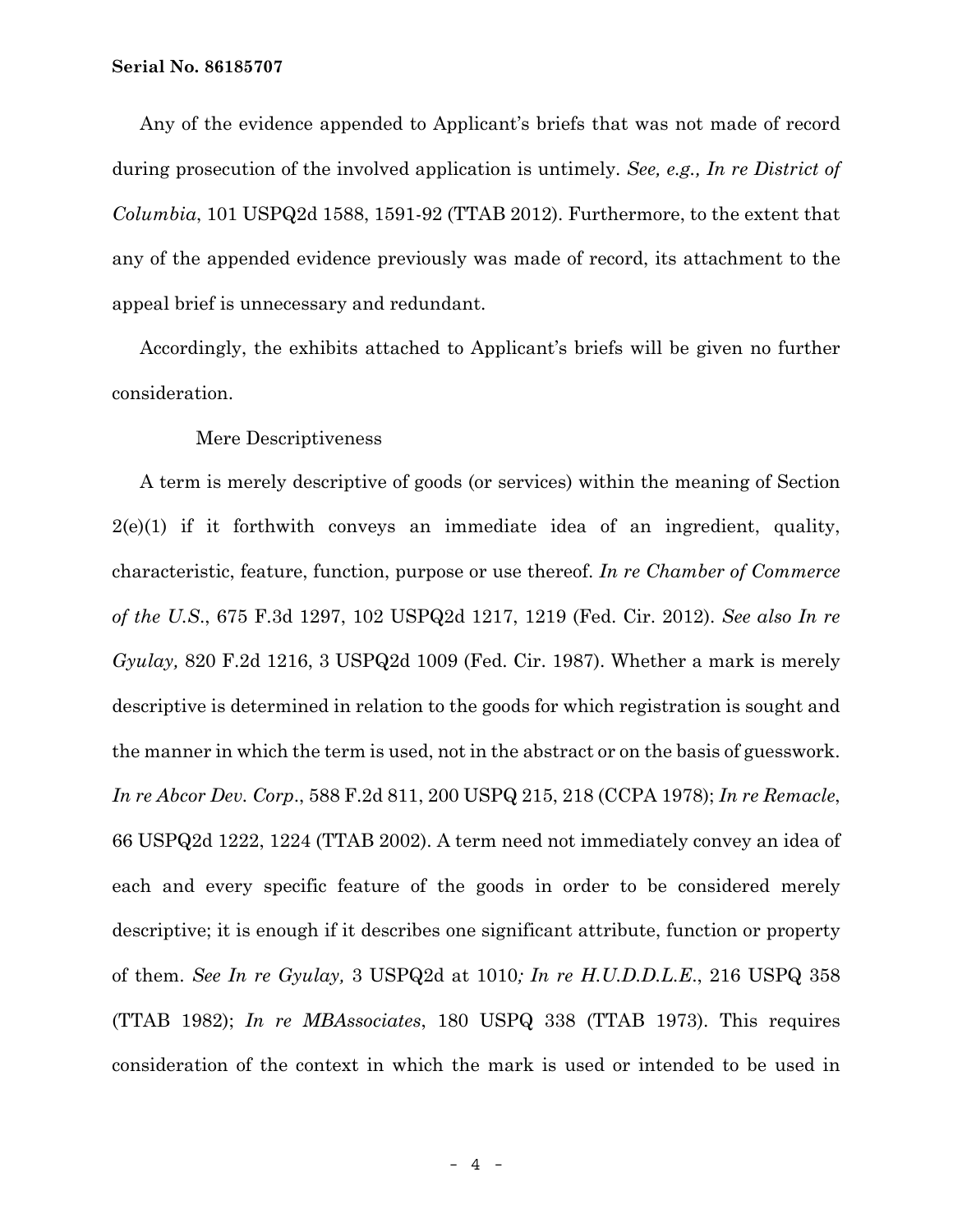connection with those goods, and the possible significance that the mark would have to the average purchaser of the goods in the relevant marketplace. *See In re Chamber of Commerce of the U.S.*, 102 USPQ2d at 1219; *In re Bayer Aktiengesellschaft*, 488 F.3d 960, 82 USPQ2d 1828, 1831 (Fed. Cir. 2007); *In re Abcor Dev. Corp*., 200 USPQ at 218; *In re Venture Lending Assocs.*, 226 USPQ 285 (TTAB 1985).

In other words, the question is whether someone who knows what the goods are will understand the mark to convey information about them. *DuoProSS Meditech Corp. v. Inviro Medical Devices, Ltd*., 695 F.3d 1247, 103 USPQ2d 1753, 1757 (Fed. Cir. 2012); *In re Tower Tech, Inc.,* 64 USPQ2d 1314, 1316-17 (TTAB 2002); *In re Patent & Trademark Servs. Inc*., 49 USPQ2d 1537, 1539 (TTAB 1998). "On the other hand, if one must exercise mature thought or follow a multi-stage reasoning process in order to determine what product or service characteristics the term indicates, the term is suggestive rather than merely descriptive." *Coach Servs. Inc. v. Triumph Learning LLC*, 96 USPQ2d 1600, 1616 (TTAB 2010) (quoting *In re Tennis in the Round, Inc*., 199 USPQ 496, 497 (TTAB 1978)), *vacated-in-part on other grounds*, 668 F.3d 1356, 101 USPQ2d 1713 (Fed. Cir. 2012).

The Examining Attorney argues that

Applicant's mark BRODDCAST, is deemed descriptive because the term is phonetically identical to BROADCAST, which is a common term used in the trade and thus viewers of the mark would have a concept of the nature of the goods being offered.9

In support of the refusal of registration, the Examining Attorney made of record with

his May 20, 2014 Office Action the following definition of "broadcast:"

<sup>9 9</sup> TTABVUE 4.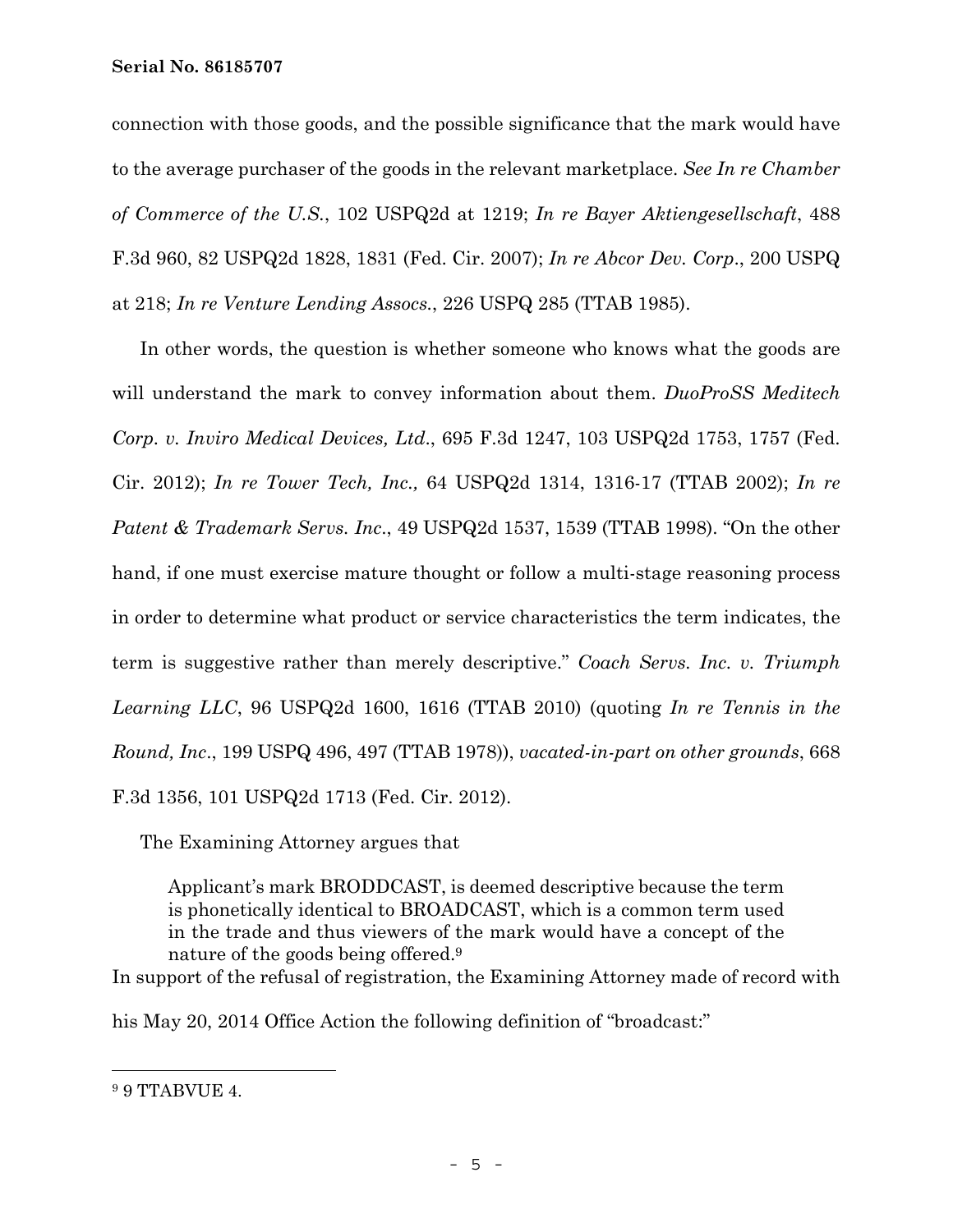"made public by means of radio or television;" "of or relating to radio or television broadcasting;" or "to send out (signals, programs, etc.) by radio or television."10

The Examining Attorney further made of record the following entry from

Wikipedia.org for the term "broadcasting:"

Broadcasting is the distribution of audio and video content to a dispersed audience via any audio or visual mass communication medium, but usually one using electromagnetic radiation (radio waves). The receiving parties may include the general public or a relatively large subset thereof. Broadcasting has been used for purposes of private recreation, non-commercial exchange of messages, experimentation, self-training, and emergency communication such as amateur (ham) radio and amateur television (ATV) in addition to commercial purposes like popular radio or TV stations with advertisements.<sup>11</sup>

In further support of the refusal to register, the Examining Attorney made of record

with his May 20, 2014 Office Action copies of the following pages from informational

and commercial Internet websites displaying the term "broadcast" used in connection

with software for audio and video applications:<sup>12</sup>

<sup>12</sup> *Id*. at 17-31.

<sup>10</sup> May 20, 2014 Office Action at 5-6. Definition from merriam-webster.com.

<sup>&</sup>lt;sup>11</sup> *Id.* at 10. The Board gives guarded consideration to evidence taken from Wikipedia, bearing in mind the limitations inherent in this reference work, so long as the non-offering party has an opportunity to rebut the evidence by submitting other evidence that may call its accuracy into question. *See In re IP Carrier Consulting Group*, 84 USPQ2d 1028, 1032 (TTAB 2007). In the case before us, the Wikipedia evidence was submitted with the Examining Attorney's initial Office action, and Applicant had an opportunity to rebut it.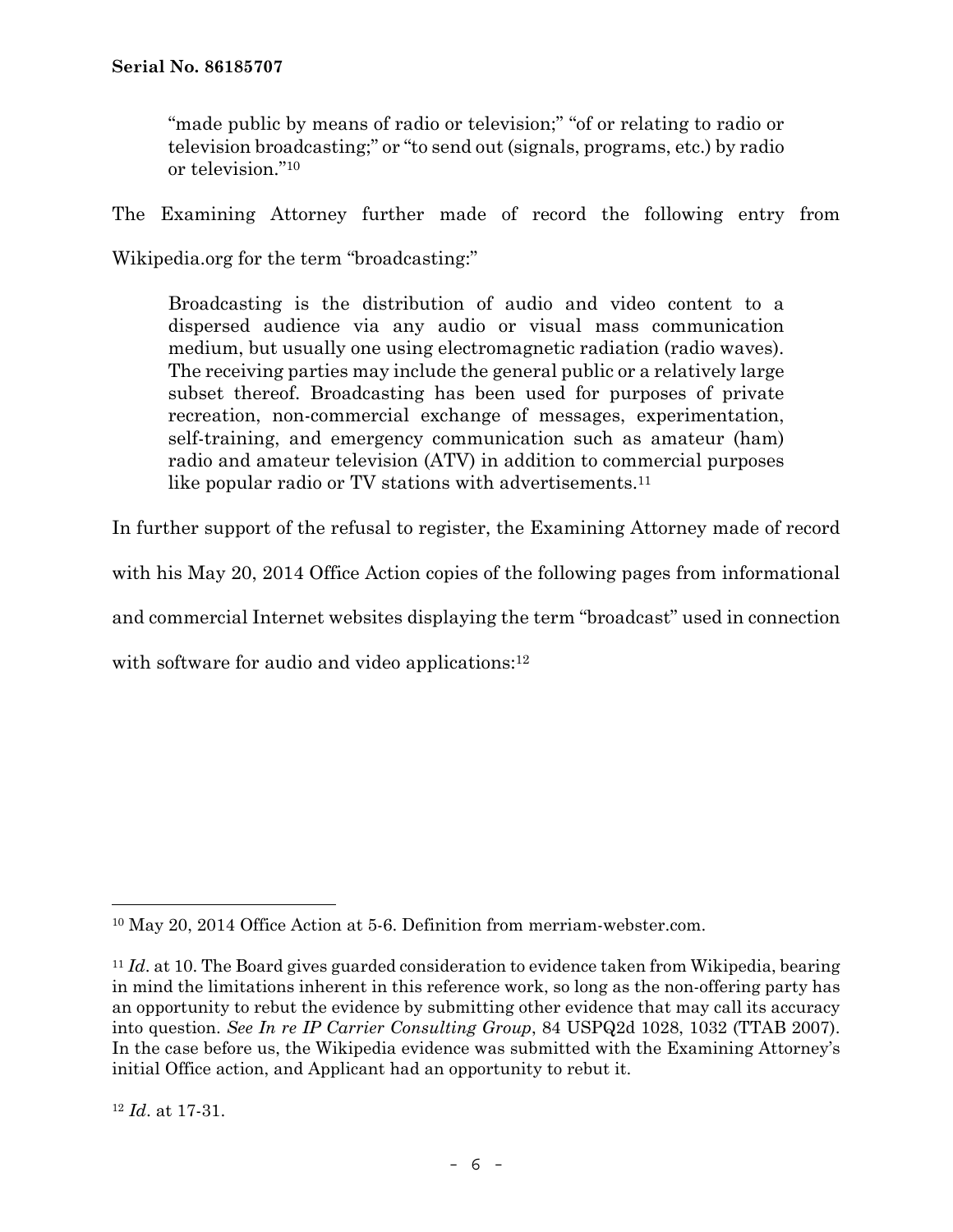

Wirecast | What's New | Features | Pricing | Stories | Resources | Specs | Partners | Upgrade

Wirecast

Live streaming like you've never seen before

The only cross-platform, all-in-one live streaming production software that enables capture, live production, and encoding of live streams for broadcast to multiple servers and platforms simultaneously.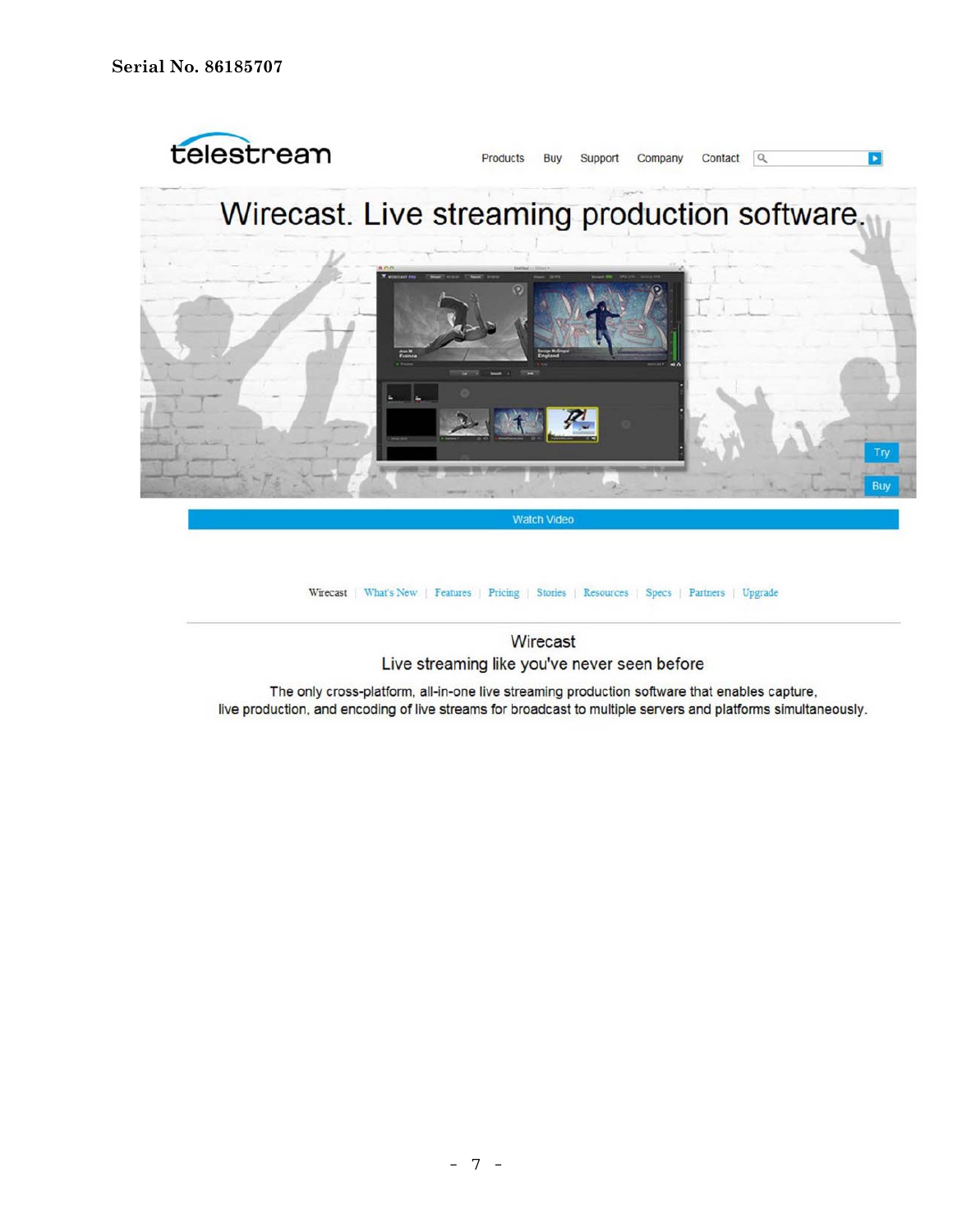

**Extensive Camera Support** 

Capture your live feeds from multiple

cameras, computer desktop, capture

Stream live to all the places you want

to broadcast - plus record to disk -

cards and more.

destinations

Stream to multiple

with just a few clicks.

Read more

Read more

What's New? Wirecast 5 includes: x264 New UI HD Screen Capture Program feed out Web stream sources

Learn more

80



#### Multi-camera turnkey solutions

Starting under \$5,000, these ready-touse systems use Wirecast and Matrox VS4 cards to enable 4 live inputs, ISO recording & much more

Learn more



**Example Setups** See sample configurations for a variety of live stream setups. Also, check out our case studies to see howBlog others are setting up Wirecast.

Learn more



Join our community

Ask questions and learn more! Join us on our:

- **Facebook**
- **Twitter**
- $\blacksquare$  YouTube
- $Form$

Broadcast the desktop of any computer on your network. Show PowerPoints, software demos, Skype interviews and more.

Read more



 $\hat{ }$ 

#### Multiformat encoding support

Stream your desktop

Stream high-quality Flash, QuickTime and Windows Media with easy-to-use presets.

Read more

#### Powerful live production

Add polish to your broadcast with live switching, transitions, titles, lower thirds and more.

Read more

#### We know video

Add polish to your broadcast with live switching, transitions, titles, lower thirds and more.

Read more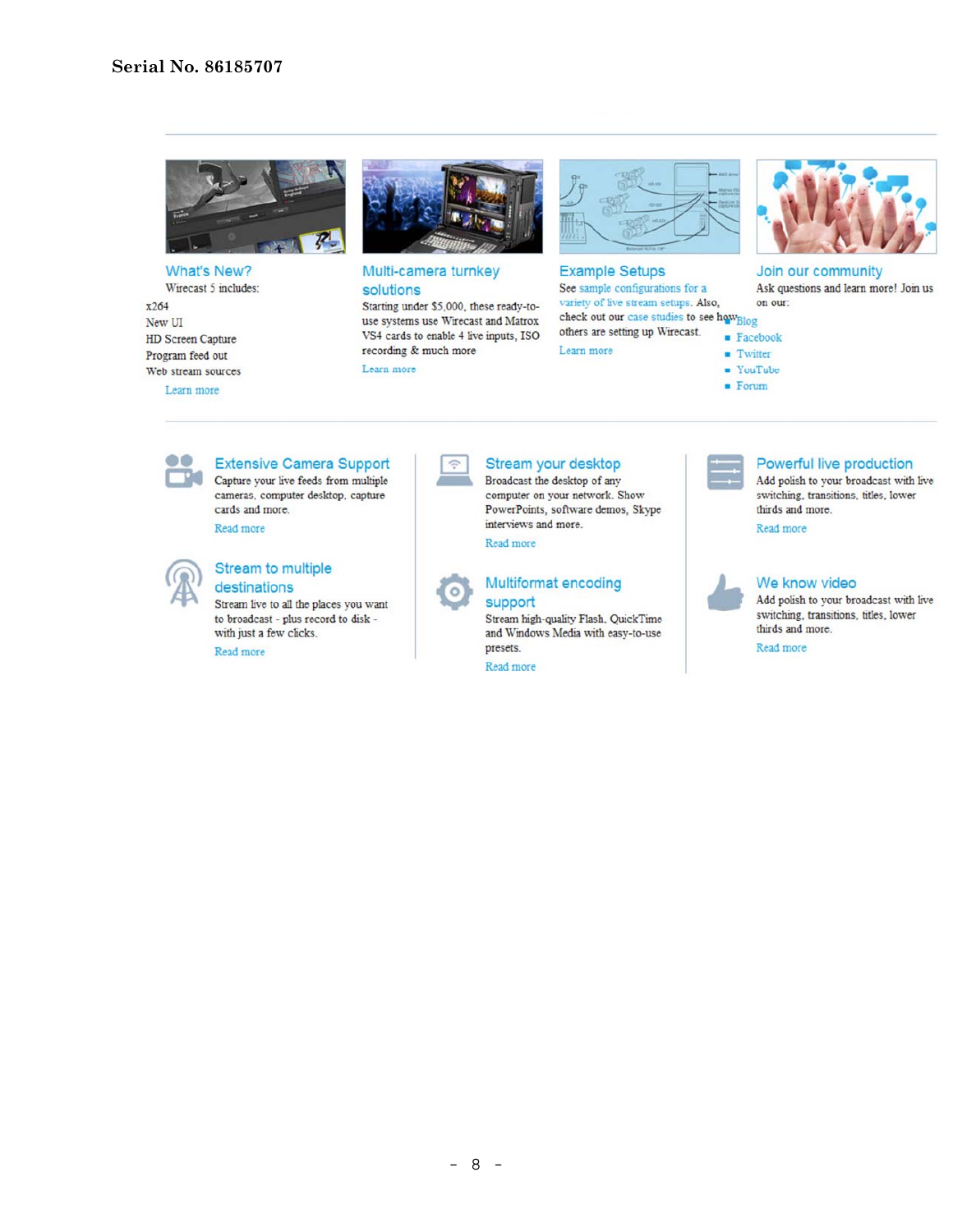



#### **Site Map**

Home Download Purchase **Screen shots** Concept Documentation Support **Contact Us** 

# $D \times$ SAM **Broadcaster** Create your own radio station using **SAM Broadcaster**

Download **Now** 

## **Run your own Internet Radio from** vour PC!



Broadcast live audio, MP3 music and photos over the Internet ! Our broadcasting software is very easy to setup and operate. Download the software and start broadcasting NOW!

#### **Features Overview**

**Audio quality:** you'll broadcast CD-quality music from your PC, in stereo. Broadcasts have a bandwidth ranging from 18 Kbps (AM radio) to 192 Kbps (CD quality), and sampling rates up to 44 KHz.

**Many listeners:** hundreds of concurrent listeners may receive your program. Such a large number of people can connect to your broadcast even if you have no broadband connection to the Internet, because your stream will be relayed by your ISP's web server (see Concept page).

**Slide show**: you can animate your audio broadcast with images. Simply select a folder containing your photos (jpg, bmp), and they'll be transmitted along with your audio program.

**Easy to use:** reading a short tutorial is enough to understand how the software works. Detailed help pages are also available to learn how to use all the features. After installing the software, simply select a folder containing your audio files (mp3, ogg or way) and click the Start button!

Privacy: Your program is public by default - anybody can receive it. But you can protect it with a secret key to reserve it to authorized users, either your friends and family, or paying subscribers.

#### Download the software and start broadcasting NOW!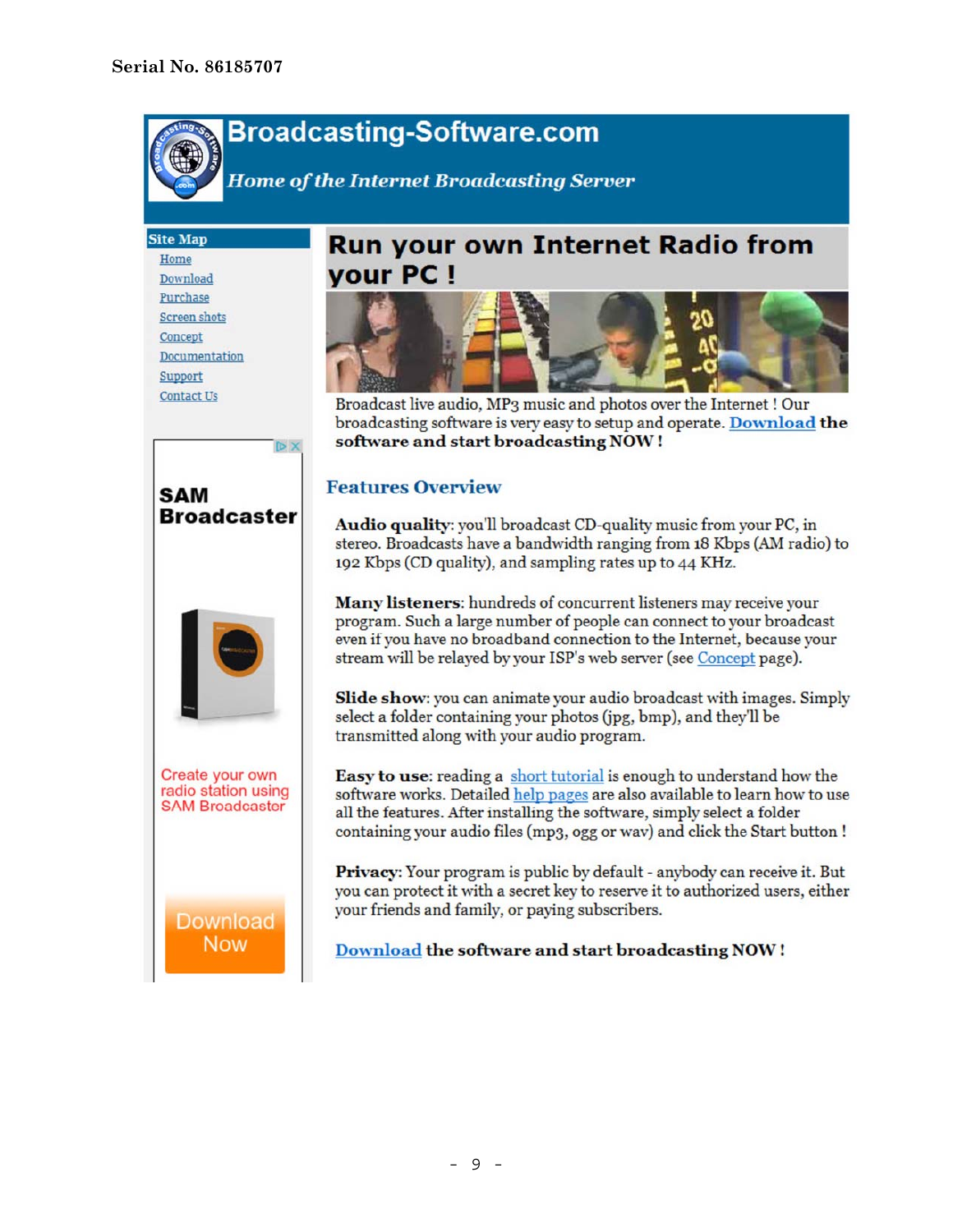

#### BroadWave Streaming Audio Software Software to stream live audio over the Internet

BroadWave offers two different options for audio streaming

- > Stream live audio instantly over the Internet
- > Stream pre-recorded audio from saved files

BroadWave runs on any PC as a server to stream live audio over the web. It can also stream pre-recorded audio. Listeners do not need any special software to listen to a webcast. BroadWave streams will play directly from the default web browser.

Free if you add a link. You can use the full version of BroadWave free if you link to us on your site. If you cannot link to us you will need to purchase after 14 days.

#### **Typical Streaming Audio Applications**

- > Stream live or pre-recorded company announcements
- > Broadcast your own online radio program
- Air live music concerts or events to a worldwide audience
- Create and share your own Internet podcasts
- Reach a wider audience by streaming religious services
- Internet radio broadcasting and podcasting





#### **Audio Streaming Features**

- Streams play automatically in all popular web browsers including Internet Explorer, Firefox, Safari and Chrome
- Record and save live audio streams to way files
- > Stream an unlimited number of static audio recordings
- Supports streaming from over 40 audio formats
- Pre-recorded audio can be streamed as a playlist
- > Serve up to 8 separate live audio streams from one PC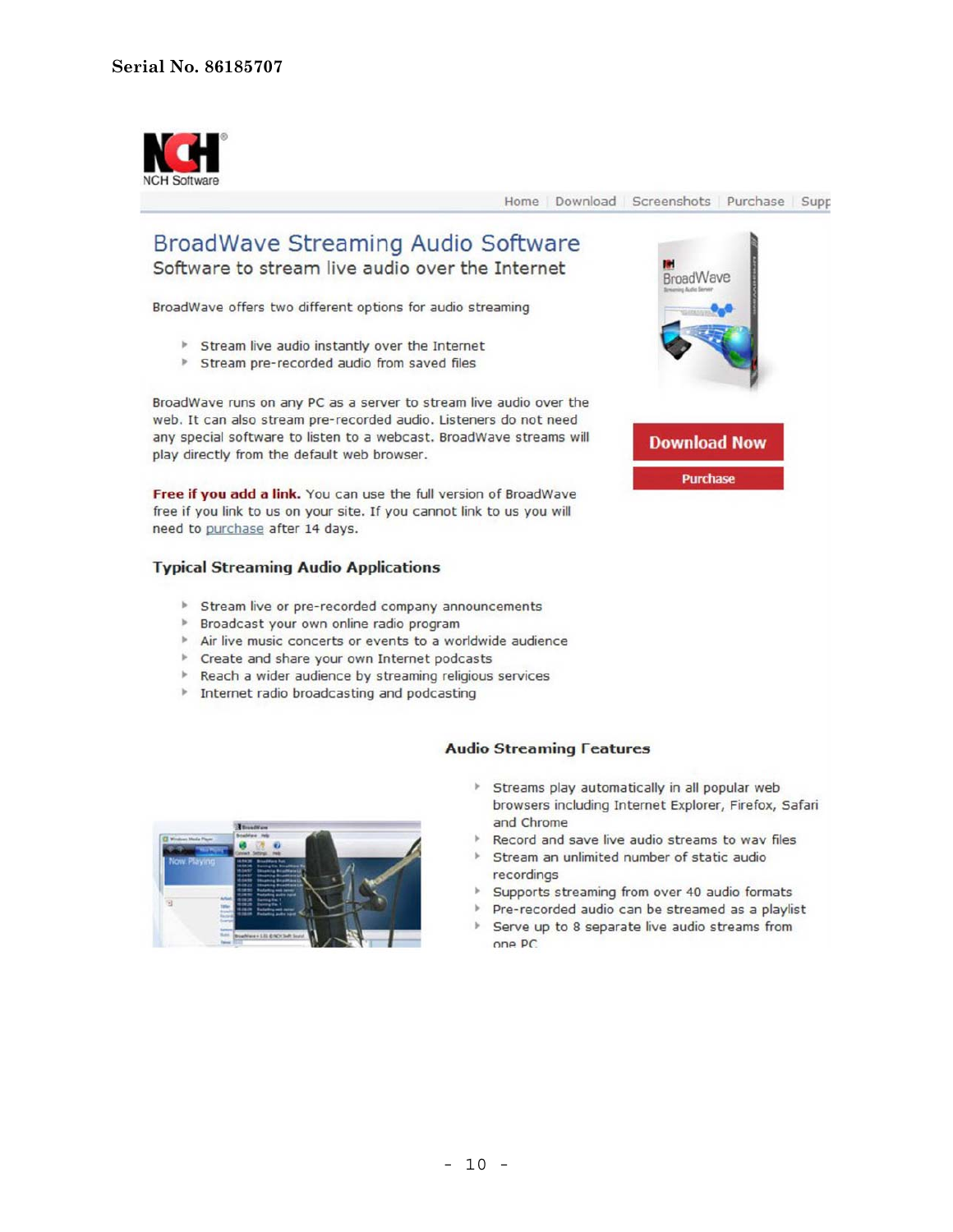| <b>NH</b> Good<br>ally sent as-<br><b>Stream live audio</b><br>See podcasting & radio broadcasting<br>screenshots | one PC<br>Stream to any web browser with a Flash plugin*<br>Display custom banners for advertising or<br>promotions*<br>Audio files are automatically converted when<br>loaded into BroadWave for optimal streaming<br>Displays number of users connected to your<br>Þ.<br>streams and IP addresses can be logged<br>Optimized server design allows up to 500<br>Þ.<br>simultaneous listeners with sufficient Internet<br>bandwidth<br>Stream live mixes from Zulu DJ Software<br>Þ. |
|-------------------------------------------------------------------------------------------------------------------|--------------------------------------------------------------------------------------------------------------------------------------------------------------------------------------------------------------------------------------------------------------------------------------------------------------------------------------------------------------------------------------------------------------------------------------------------------------------------------------|
|                                                                                                                   | * Professional version only                                                                                                                                                                                                                                                                                                                                                                                                                                                          |
| <b>System Requirements</b>                                                                                        | <b>More Audio Software</b>                                                                                                                                                                                                                                                                                                                                                                                                                                                           |
| Works on Windows 7, XP, Vista and<br>Þ.<br>8                                                                      | Use WavePad Audio Editing software to edit<br>$+ + +$<br>your audio files before you share them.                                                                                                                                                                                                                                                                                                                                                                                     |
| Works on 64 hit Windows<br>ь                                                                                      | Zulu DJ Software integrates with BroadWave<br>$G^{\prime}$<br>to let you stream your dj mixes over the                                                                                                                                                                                                                                                                                                                                                                               |
| <b>Download BroadWave Streaming</b>                                                                               | Internet.                                                                                                                                                                                                                                                                                                                                                                                                                                                                            |
| <b>Audio Software</b>                                                                                             | Produce, mix and record multi-track audio with<br>E<br>MixPad Audio Mixing Software.                                                                                                                                                                                                                                                                                                                                                                                                 |
| Download BroadWave for Windows                                                                                    | Record any audio playing through your<br>$\circledcirc$<br>computer with SoundTap Streaming Audio                                                                                                                                                                                                                                                                                                                                                                                    |
| <b>Purchase BroadWave Podcasting</b><br><b>Software</b>                                                           | Recorder.                                                                                                                                                                                                                                                                                                                                                                                                                                                                            |
| Purchase <b>BroadWave</b> online here                                                                             | Record voice or other audio to add to any<br>О<br>project with RecordPad Sound Recording<br>Software.                                                                                                                                                                                                                                                                                                                                                                                |
| * During installation of this download you will                                                                   |                                                                                                                                                                                                                                                                                                                                                                                                                                                                                      |
| be given the option to install Google®                                                                            |                                                                                                                                                                                                                                                                                                                                                                                                                                                                                      |
| Chrome & Toolbar (preview toolbar) and                                                                            |                                                                                                                                                                                                                                                                                                                                                                                                                                                                                      |
| closely related programs from the NCH                                                                             |                                                                                                                                                                                                                                                                                                                                                                                                                                                                                      |

Applicant argues that its BRODDCAST mark only suggests a function, feature or characteristic of its goods and that the Examining Attorney's evidence is insufficient to support his contention that the mark is merely descriptive thereof. Applicant further argues that its "BRODDCAST mark displayed as 'BrODDcast,' is creative, whimsical, and a fun play on the words 'odd' and 'cast' to describe the odd puppeteer

Software suite. These are optional and you can select what you want depending on

your requirements.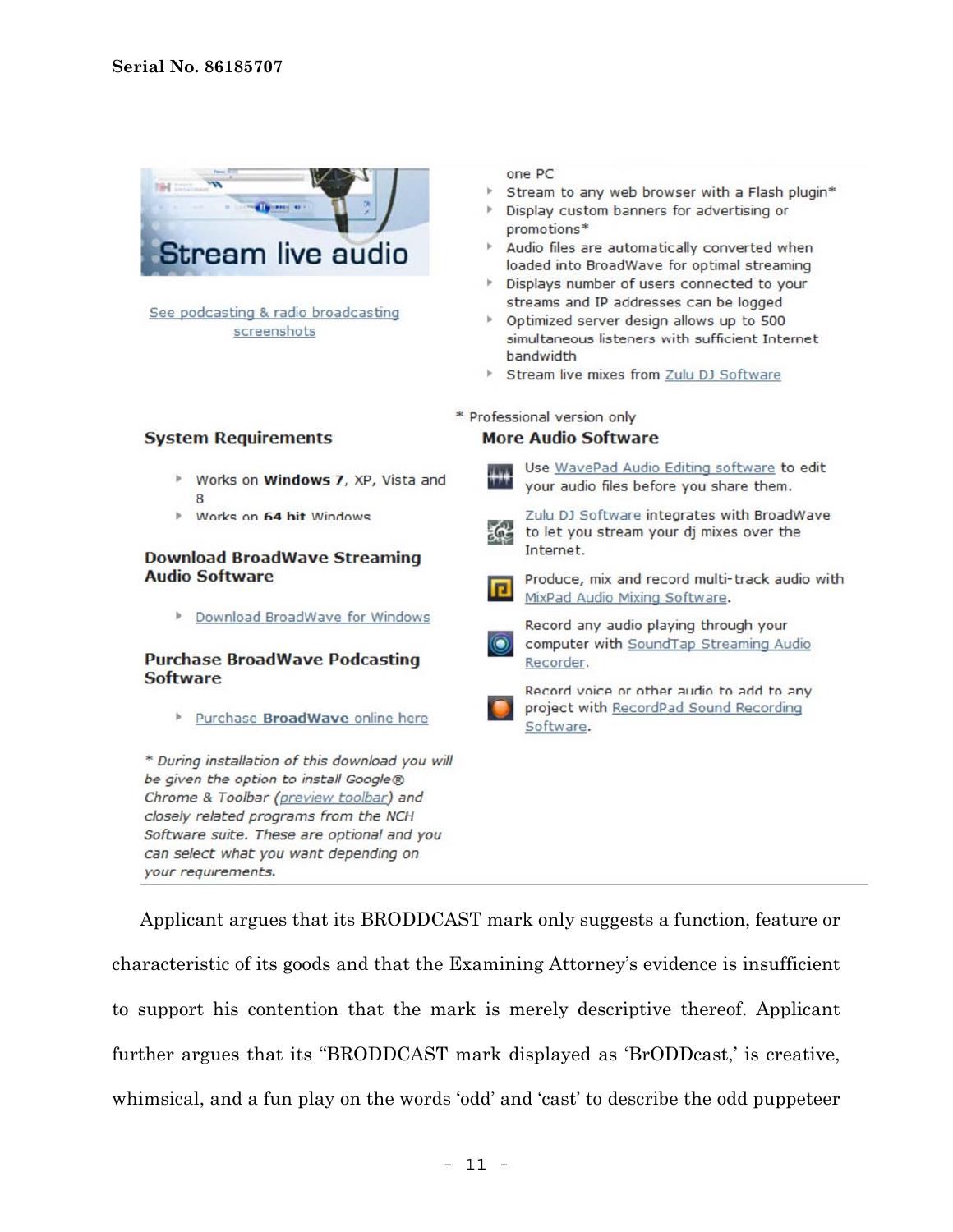cast of characters available in Applicant's software application"13 and thus creates a double entendre. In support of its position, Applicant made of record the following printout from its Internet webpage displaying the BRODDCAST mark in an advertisement for its identified goods:14

## **A BRAND NEW WAY TO CREATE**

brODDcast™ is a new content creation and digital puppetry tool that gives existing YouTube creators a brand new avenue for expression, while allowing an entire new audience of would-be creators a chance to have their voices heard.

The app uses a proprietary new technology where character mouth movements mimic the actor in realtime, allowing creators to record live sketches with vibrant and hilarious puppets. Featuring fully customizable characters and sets, hilarious caricatures of world figures and celebrities, and an easy-to-learn touch interface for tablets and phones, brODDcast™ is every creative person's chance to play, experiment and share their voice in new and exciting ways. Create oneoff sketches, or entire new series with recurring characters - and upload them to social channels for free.



—<br>—

<sup>13 7</sup> TTABVUE 16.

<sup>14</sup> November 20, 2014 response to first Office Action at 15.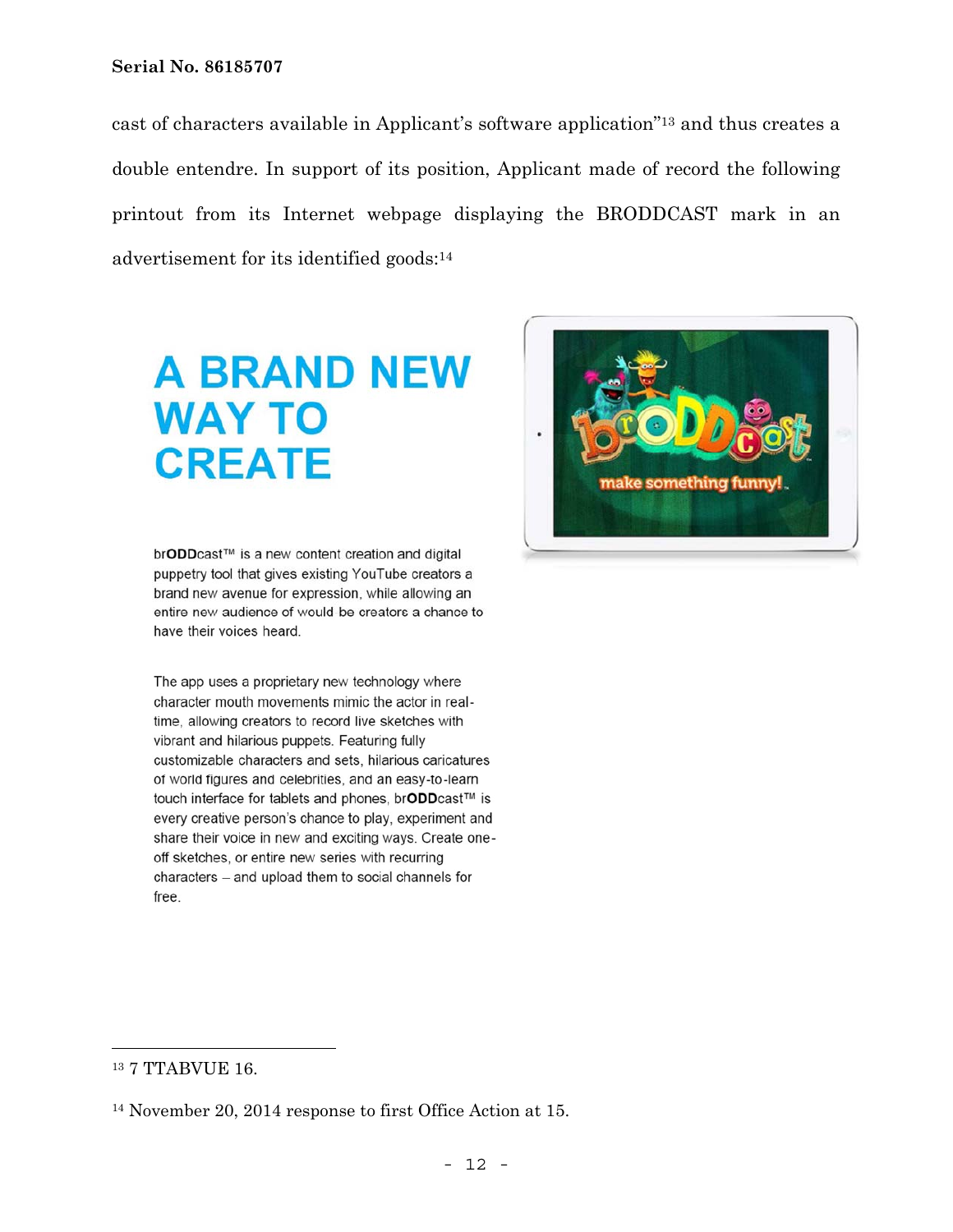÷,

Applicant further argues that the United States Patent and Trademark Office (USPTO) has registered similar marks for related goods and services. In support of this contention, Applicant made of record with its request for reconsideration copies of use-based, third-party registrations, of which the following are probative:15

Registration No. 4607358 for the mark MORE THAN JUST A BROADCAST! (standard characters) for downloadable computer software for providing music; downloadable software for providing transmission of voice, data, video, and media content via the Internet and the worldwide web; downloadable software in the nature of a mobile application for the uploading, posting, showing, displaying, tagging, blogging, sharing or otherwise providing electronic media or information over the Internet or other communication networks;

Registration No. 4091955 for the mark displayed below for, *inter alia*, downloadable software in the nature of a mobile application for creating audio recordings associated with a user's location, making said recordings searchable online and within the application, and finding and interacting with other users and locations;



Registration No. 3873131 for the mark INOVA BROADCASTER (standard characters) for computer software for creating and presenting real-time content on display screens;

Registration No. 3845077 for the mark SAM BROADCASTER (standard characters) for downloadable computer software for streaming audio for use in radio broadcasting;

<sup>15 4</sup> TTABVUE 14-62. We have considered only those marks which were shown to be registered and based on actual use. The marks that have been registered under the provisions of the Madrid Protocol or pursuant to Section 44(e) have no probative value because they do not require use in commerce to be registered and therefore are not evidence that the marks therein have ever been encountered by consumers in the marketplace, so as to condition consumers to perceive "Broadcast" as a mark. *See In re 1st USA Realty Professionals, Inc.,* 84 USPQ2d 1581, 1583 (TTAB 2007); *In re Albert Trostel & Sons Co.*, 29 USPQ2d 1783 (TTAB 1993).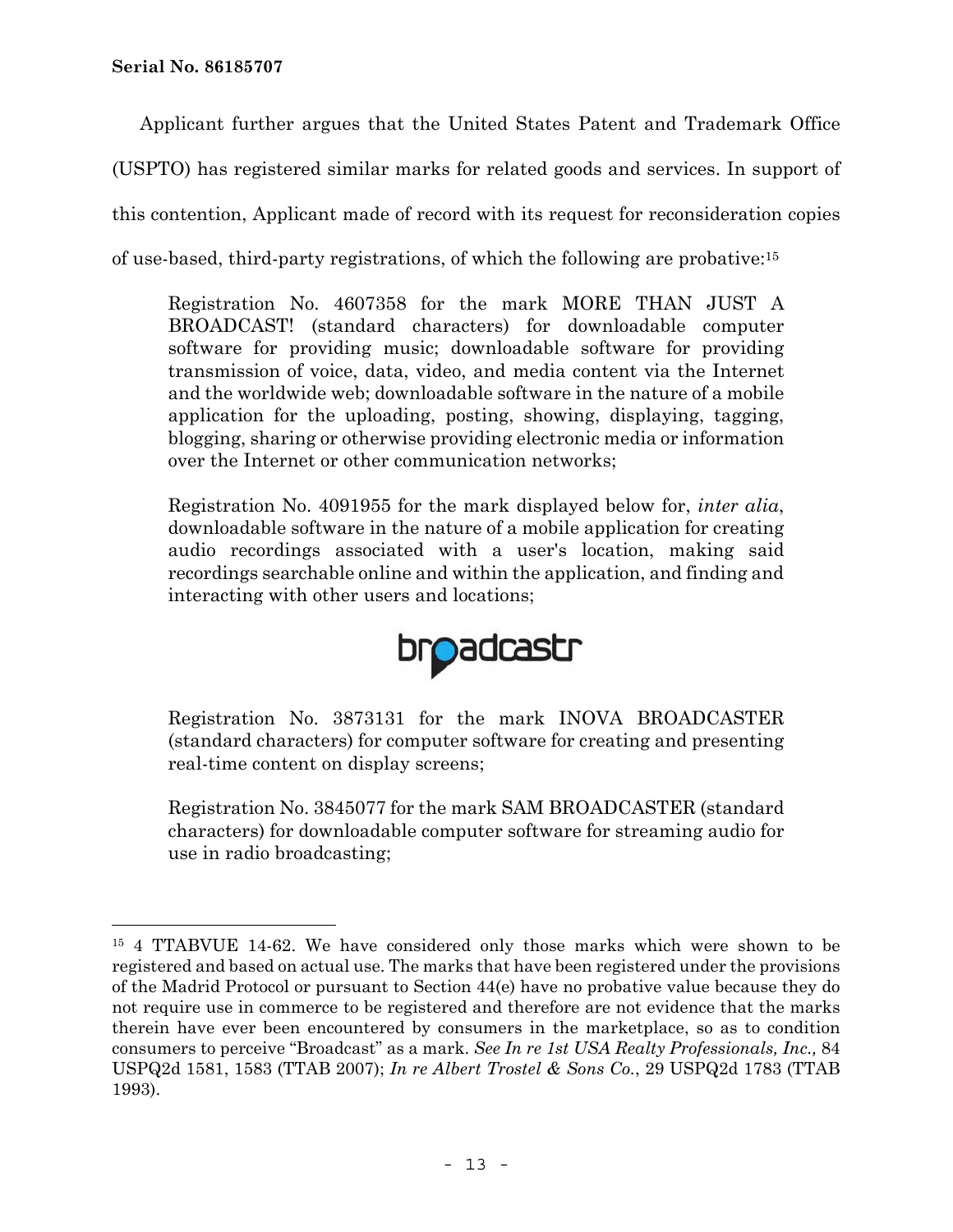Registration No. 3795458 for the mark shown below for radio transmitters; and

**Drive-By BROADCASTER** 

Registration No. 3780057 for the mark BROADCAST1SOURCE (standard characters) for computer software for broadcasters to comply with FCC license requirements.

We agree with the Examining Attorney that Applicant's BRODDCAST mark appears to be a novel spelling of the term "broadcast." *See, e.g., Fleetwood Co. v. Mende*, 298 F.2d 797, 132 USPQ 458, 460 (CCPA 1962) ("TINTZ [is] a phonetic spelling of 'tints'"). BRODDCAST and "broadcast" would be pronounced very similarly and there is little difference in their appearance. A slight misspelling does not convert a descriptive term into a suggestive one. *In re Quik-Print Copy Shops*, 616 F.2d 523, 205 USPQ 505, 507 n.9 (CCPA 1980) (QUIK-PRINT held descriptive; "There is no legally significant difference here between 'quik' and 'quick'"). We are not persuaded that consumers encountering Applicant's mark will perceive it as "BrODDcast." First, consumers who hear Applicant's mark will not see the manner in which it is depicted. Second, the involved mark appears in standard characters and thus may be presented in any style or font, and need not be displayed with capital letters "ODD" such that consumers will necessarily view the mark as suggesting an odd cast of puppets or performers.

The Examining Attorney's evidence, excerpted above, also establishes that the term "broadcast" may be defined as relating to radio or television broadcasting, or to send out signals or programs by radio or television. The Examining Attorney's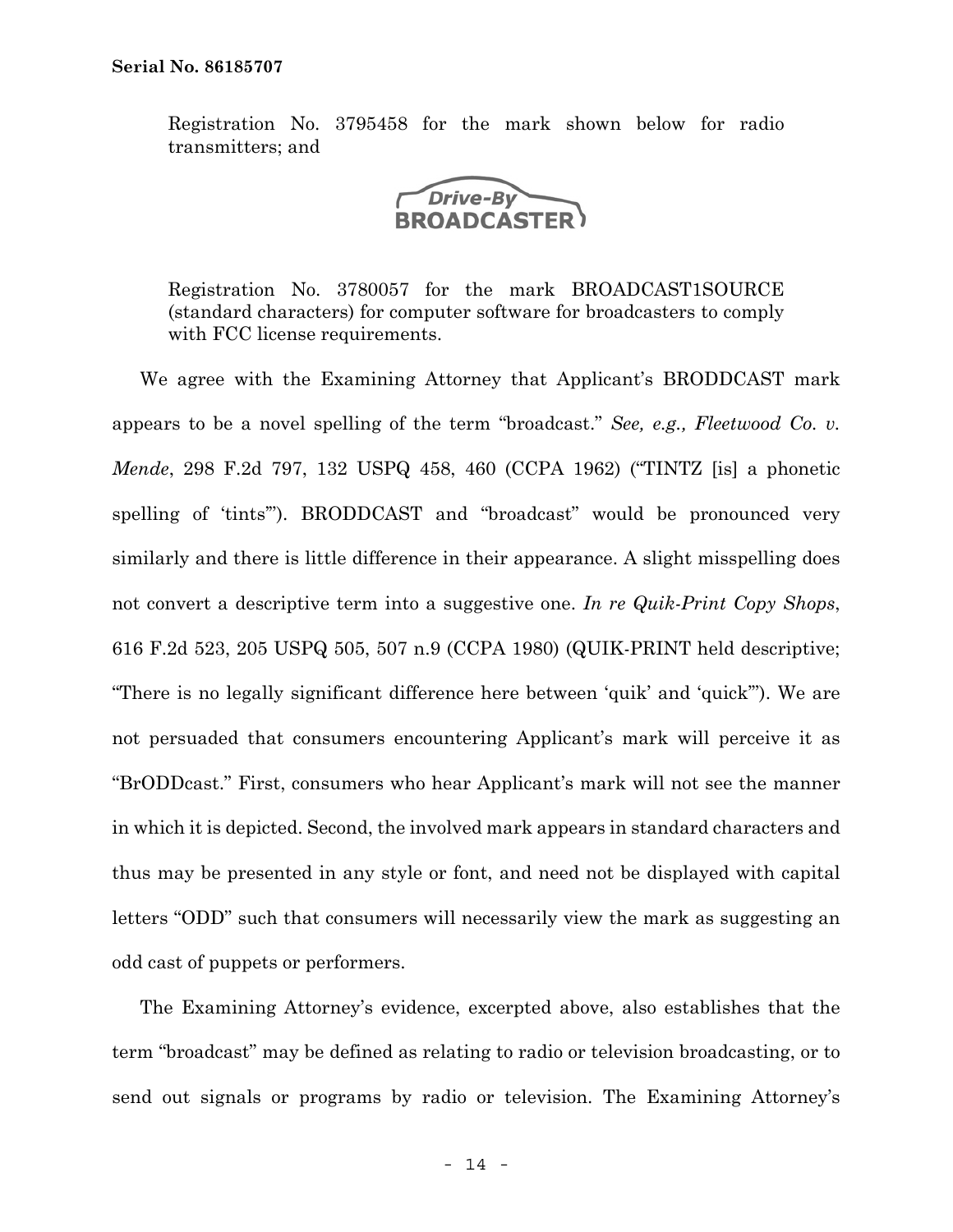Internet evidence is consistent with these dictionary definitions and demonstrates that consumers are exposed to third parties using the term "broadcast" to identify computer software used to capture, stream and send out, in particular, audio programs using a computer.

However, the evidence of record falls somewhat short of demonstrating that BRODDCAST merely describes a function, feature or characteristic of Applicant's multimedia software for digital video recording, editing and playback. The evidence excerpted above clearly indicates that computer software may be used to stream and broadcast radio programs and photographs. Thus, we agree with the Examining Attorney that "broadcast…is a term commonly used in the trade."16 Nonetheless, the evidence of record fails to show that the trade encompassed by the term "broadcast" includes a function, feature or use of Applicant's identified goods. We acknowledge that an individual utilizing Applicant's software to record, edit and play back a digital video recording may subsequently "broadcast" that video through various means. However, we agree with Applicant that the Examining Attorney's evidence is insufficient to show that Applicant's goods are used to "broadcast" the digital videos created thereby such that "viewers of the mark would have a concept of the nature of the goods being offered."17 We observe in that regard that broadcasting is not a feature of the goods as recited, as confirmed by Applicant's Internet evidence which describes the goods and does not refer to broadcasting. As a result, the Examining

<sup>16 9</sup> TTABVUE 4.